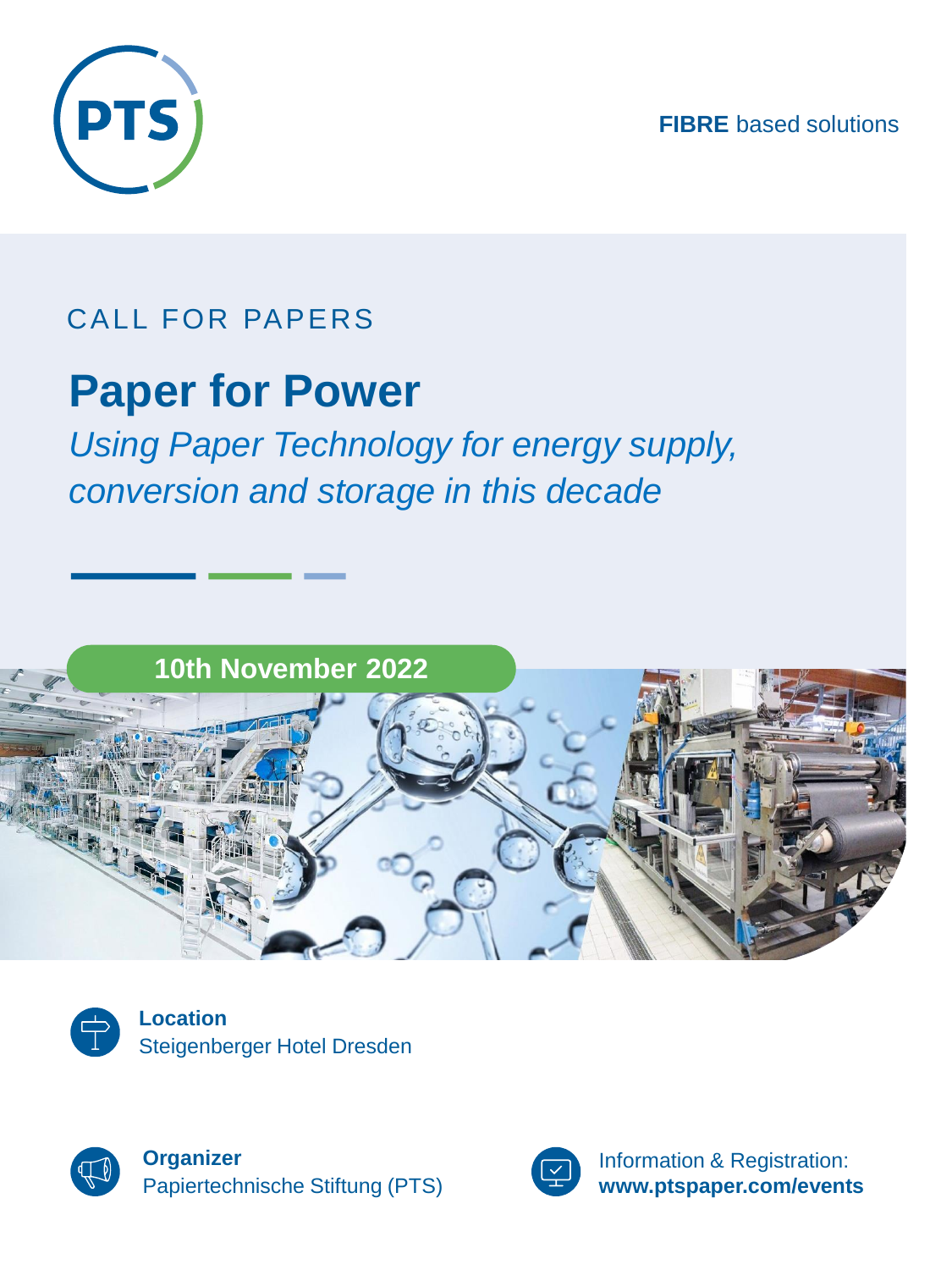## **Call for Papers**

Bringing technological goals in energy supply, conversion and storage together along with paper making technology for creating novel cost effective technical materials.

The green energy transition drives ambitious goals around the globe to reach green deal targets in decarbonization of overall economic fields. Green Hydrogen is one of the key strategic substances for energy carrying, retaining and storing as also for coupling the overall economic fields out of the gas section with each other (Gas-to-Power, Gas-to-Heat, Gas-to-Mobility, Gas-to-X). Electrolyzers and fuel cells functional materials therefore need to be high performant, homogenous and cost effective in large amounts in the midterm scale by the end of this decade. Lignocellulosic fibre based materials from wooden and vegetable sources play an increasing role by pointing these properties, controlled by special paper making techniques, no matters if functional materials have to be metallic, ceramic or polymer based. So not even growing markets in the global packaging, health, mobility and construction sector offer manifold opportunities for introducing new processes and future materials based on lignocellulosic fibres for designing carbon dioxide neutral bioeconomy, also the wide application fields of energy techniques are under closer inspection of R&D activities looking toward completely novel material developments of flat functional membranes, separators, electrodes, catalyst carriers, porous transport layers, compact membrane electrode assemblies, solid electrolyte layers, electrode electrolyte composites / electrode separator assemblies, bipolar separator plates and so forth.

### **SUBMISSION & FORMAT:**

### **Deadline for Submission until 31.05.2022!**

- Meaningful summaries in English
- Conference language: English
- Indication of authors and companies involved
- Maximum one DIN-A4 page
- Indication of authors and companies involved
- All speakers participate free of charge.

### **C O N F E R E N C E F O C U S :**

- fibre, paper, battery, fuel cell and electrolyzer manufacturers
- machinery, measurement and quality control suppliers
- chemical, gas, aviation, automotive industry
- power companies, power plants, energy park development of the application section
- and research institutes of environmental and electrochemical materials, processes, analytics and devices.



**Dr. Martin Zahel Directorship** martin.zahel(at)ptspaper.de +49 (0) 3529 551 674



**Michael Rentzsch Co-Directorship**

michael.rentzsch(at)ptspaper.de +49 (0) 3529 551 755



### **Questions & Information:** PTS Academy Team ptsacademy@ptspaper.de Phone: +49 (0) 3529 551 618

If you are interested to give a lecture we look forward to your abstract submission covering the above topics. Please send your submission to **ptsacademy@ptspaper.de**.